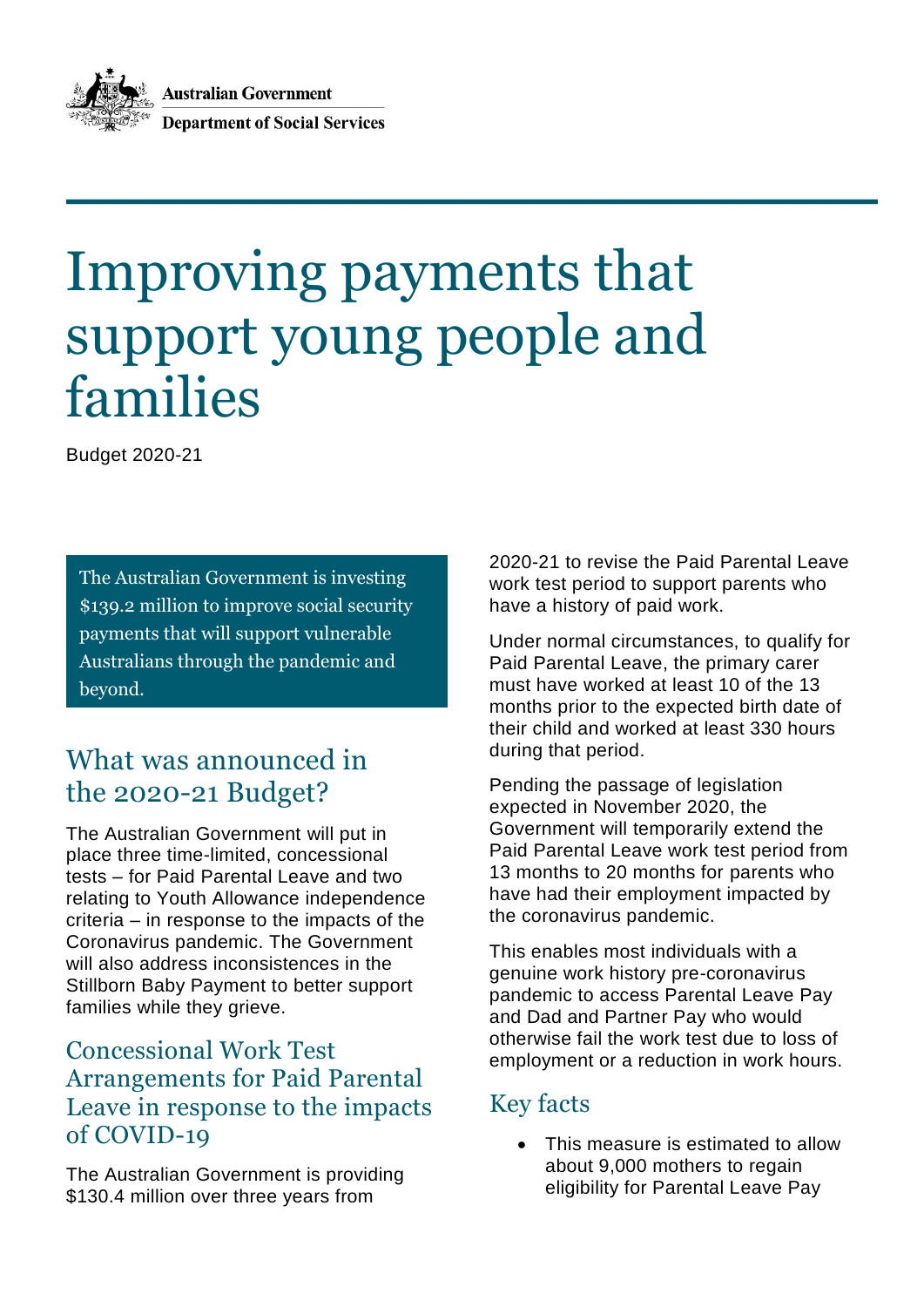and allow a further 3,500 people to claim Dad and Partner Pay.

• This temporary change to the Paid Parental Leave work test will apply to births and adoptions between 22 March 2020 and 31 March 2021.

### Addressing inconsistencies in the Stillborn Baby Payment

Stillbirth or the loss of a child is a very stressful event for families.

To support bereaved parents, the Australian Government is committing \$7.6 million to help parents cope with the personal, social and financial impacts.

Through this measure, the Stillborn Baby Payment rate structure will be replaced with a single higher payment rate, as well as improving assistance for some families who experience the loss of a child within their first year from birth.

From 1 January 2021, all eligible families who suffer a stillbirth will receive \$3,606.81 regardless of whether this is their first or subsequent stillbirth.

Families not accessing Paid Parental Leave that experience a neonatal death would also receive assistance of up to \$3,606.81, through Family Tax Benefit and Newborn Supplement, subject to meeting eligibility.

Families that have received a lower rate of Newborn Supplement for a second or subsequent child who later die before their first birthday would now receive a top up amount of up to \$1,139.32.

## Key facts

- The income testing arrangements for Stillborn Baby Payment and Family Tax Benefit, including Newborn Supplement, will not change.
- About 900 families are expected to receive additional support each year as a result of the measure.

#### Recognising the Impacts of Coronavirus for Youth Allowance and ABSTUDY Independence

The Australian Government is committing \$25.0 million to recognise the unprecedented challenges faced this year many young people, in particular, have lost their job or have been unable to find employment.

From 1 January 2021, a six-month period between 25 March and 24 September 2020, will automatically be recognised as contributing to existing workforce independence criteria for Youth Allowance or ABSTUDY.

# Key facts

- Each year about 4,000 young people meet the workforce independence criteria.
- Typically eligibility for payment and rates for young Australians aged under 22 is means tested against their parents' income. However, young people under 22 can establish independence through their history of work, which may make them eligible for payment, or a higher rate of payment. This requires them to work 30 hours a week for 18 months over a two year period. Regional students can meet the criteria by working 15 hours a week for at least two years or earning 75 per cent of the National Training Wage Schedule for a 14 month period.
- Under this measure, regardless of their location, wage or the number of hours worked between 25 March and

24 September 2020, applicants will be considered to have demonstrated their participation in the workforce over this period.